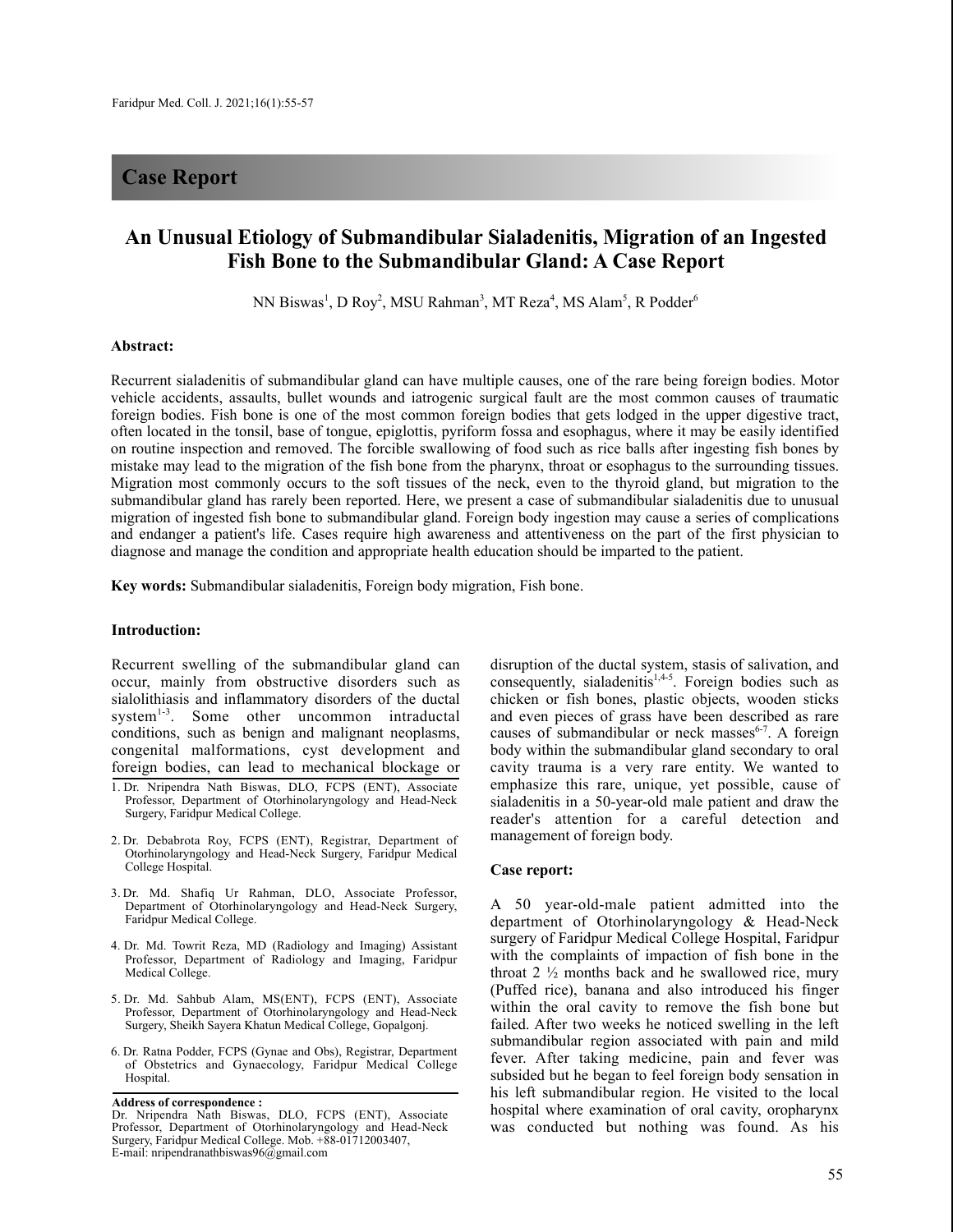An Unusual Etiology of Submandibular Sialadenitis, Migration of an Ingested Fish Bone to the Submandibular Gland: A Case Report NN Biswas et al.

symptoms were not relieved, he was admitted into Department of Otorhinolaryngology and Head-Neck surgery of FMCH. After thorough ENT examinations as no fish bone was found, USG of left submandibular region was done which showed a linear echogenic area (2.1cm) within submandibular gland surrounded by hypoechoic parenchyma and mildly enlarged submandibular gland. No definite solid or cystic lesion was seen in either lobe (Fig.1). The Computed tomography (CT) images showed a linear dense foreign body (fish bone) in the left submandibular region (Fig.2).

Excision of left submandibular gland was done under general anesthesia. A large fish bone (2.1cm) was found within the submandibular gland which was measured same as the USG & CT scan measurement (Fig.3).

The incision was healed by first intention and the suture was removed after one week. During month of follow up the patient noticed no symptoms of pain or foreign body sensation.



**Figure 1:** USG of left submandibular region showing a linear hyperechoic foreign body.



**Figure 2:** CT image showing a foreign body fish bone (arrow).



**Figure 3:** Resected Submandibular gland with fish bone.

## **Discussion:**

Similar to this case, most patients undertake improper measures after ingestion of foreign bodies, such as swallowing rice balls, leeks and steamed bread. Owing to the feeling of the retained foreign body, this patient swallowed rice balls forcibly and also introduced his finger within the oral cavity to remove it, causing the foreign body to migrate. The patient experienced submandibular pain, swelling and mild fever.

In this situation, clinicians should consider possible foreign body migration. The doctor must not only focus on the throat and subsequently deny the existence of a foreign body from the laryngoscopy results. With no positive findings on throat examination ultrasonic scan or CT scan of neck is advisable.

In order to avoid the serious complications, doctors should fully explain the risks of not extracting the fish bone in time with suitable precautions and also stress on the need for follow-up visits.

Migration of fish bone to the submandibular gland must be considered as a differential diagnosis when a patient reports a history leading comprehensively to a diagnosis of submaxillary pain. Advanced imaging such as ultrasonic scanning or CT scanning may be conducted to confirm the diagnosis of a foreign body. Though migration of fish bone to submandibular gland is a rare entity, Chinese litcrature review and case report described a case in which a 58 year old women accidentally got a fish bone stuck in her pharynx and migrated to the right submandibular gland<sup>2</sup>.

As shown in this case, it is not easy to find foreign body when lie in the submandibular gland. This condition may cause a series of complications and endangers a patient life<sup>8,9</sup>.